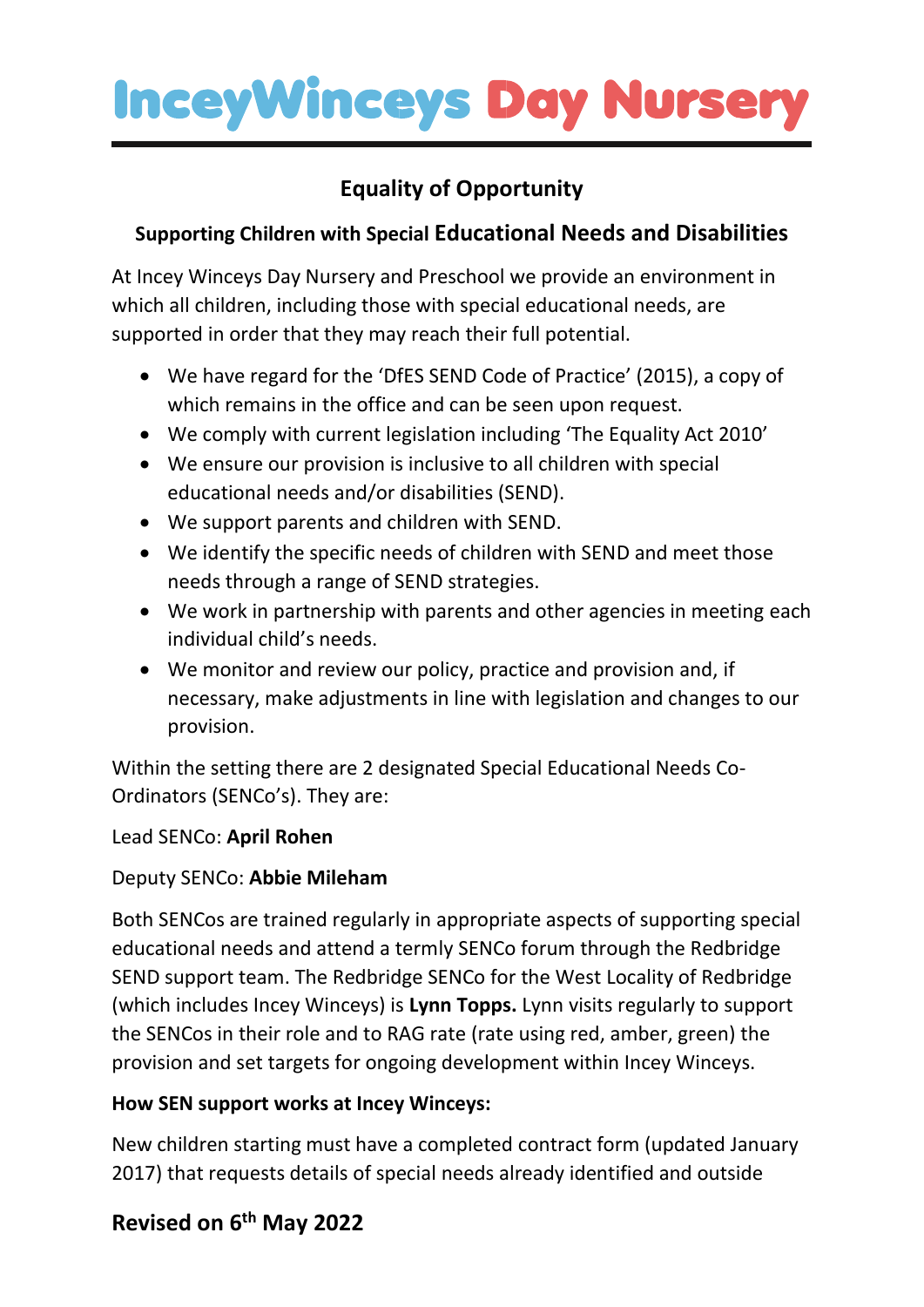agencies involved in supporting the child. As part of the settling-in procedure, the initial meeting between the key person, child, and family (and if appropriate the SENCo) includes discussions about the child's development and any concerns the parent(s) may have. We recognise that the parent will know the child best, but as most children behave differently in different environments, working closely is imperative for the child.

Each child in our setting has individual next steps that feed into the planning which is wholly inclusive, and activities are adapted as necessary to ensure that all children are provided with the opportunities to explore and learn. We teach all children to be inclusive and promote the use of Makaton and visual aids daily. We are also keen to learn new ways to support each child and are happy to attend training on new techniques if needed e.g. PECS (picture exchange communication system).

Using observation and summative assessments (reports) children with additional needs will be identified by the key person and reported to the SENCo. Reports are shared with parent(s) along with ideas for things to do at home, what the child's next steps are, and their feedback is taken. The SENCo will then meet with the parent(s) to discuss the concerns and a plan for support.

Once identified, we use **Individual Outcomes Plans (I.O.Ps**) for each child with special educational needs and/or disabilities to set clear and concise outcomes and we hold regular review meetings to monitor progress. This is shared with parent(s) and their input is included in all meetings. This stage of support is known as the "core offer" and means the child's needs can be met within the setting with reasonable adjustments being made.

#### **Further Support:**

With parental consent, we combine the IOP into an **Early Support Plan (ESP)** for children with SEND, particularly when they are nearing the transition to school as it collates all the information the school will need to make the transition as smooth and successful as possible. The ESP is a working document and is updated when needed and reviewed termly and ensures consistent approaches to learning and behaviour strategies across the staff team. We can also work closely with the SENCo in the Redbridge Early Years

### **Revised on 6 th May 2022**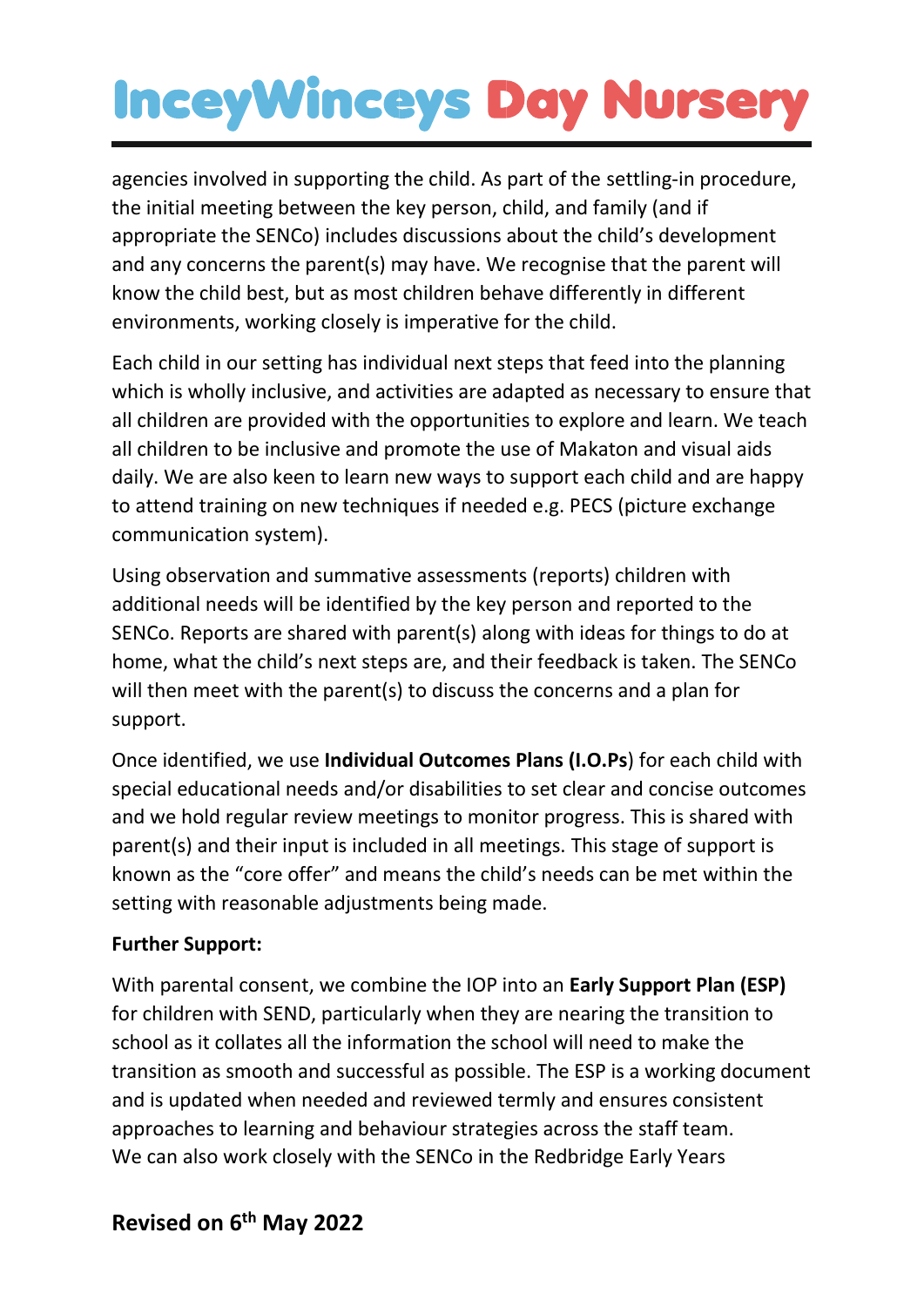Childcare Improvement Team (EYCIT), **Suckinder "Mitzi" Singh** who can provide advice and support for the setting.

The next level of support is the "Targeted offer" and can involve making a referral to outside agencies, including the Child Development Centre, and/or sending a notification to the **SEND Early Years Panel (SEYP)** who decide which professionals can best support the child's learning and development. At this stage, Additional Resource Funding may be awarded to the setting to fund the support, possibly a particular item the child needs, or possibly an adult for 1:1 time throughout the day. This is assessed on a case-by-case basis and discussed at panel.

The **Pre School Home Visiting Service** provides support to parents and families from home and most often work with children under 3 years old.

We liaise regularly with outside agencies (including Speech and Language Therapists, Occupational Therapists and Physiotherapists) who provide direct support to the children in our provision and train the staff to provide additional support as necessary. If required, we can make a referral to any of these services using the single point of access form. Professionals work in a variety of ways, sometimes completing home visits or visiting the child at nursery. We ask for all advice to be shared with the nursery to allow us to work in collaboration for the best outcomes of the child.

Children with the highest level of needs are supported through the "Enhanced offer" and they will often be the children who need an **Education Health Care Plan (EHCP).** The setting can liaise with outside agencies and the local authority to produce this document with consent and input from the family. More information can be found at: [https://www.gov.uk/children-with-special](https://www.gov.uk/children-with-special-educational-needs/extra-SEN-help)[educational-needs/extra-SEN-help](https://www.gov.uk/children-with-special-educational-needs/extra-SEN-help)

More details of our provision, as well as a huge directory of support networks are available on find.redbridge.gov.uk . **Redbridge Information, Advice and Support Service (RIASS)** provides free, impartial advice to children and families with SEND.

Incey Winceys welcome questions from parents on all aspects of development, and the role of the SENCo is highlighted during the signing up process and throughout their time at nursery. Using a child-centred approach we can

## **Revised on 6 th May 2022**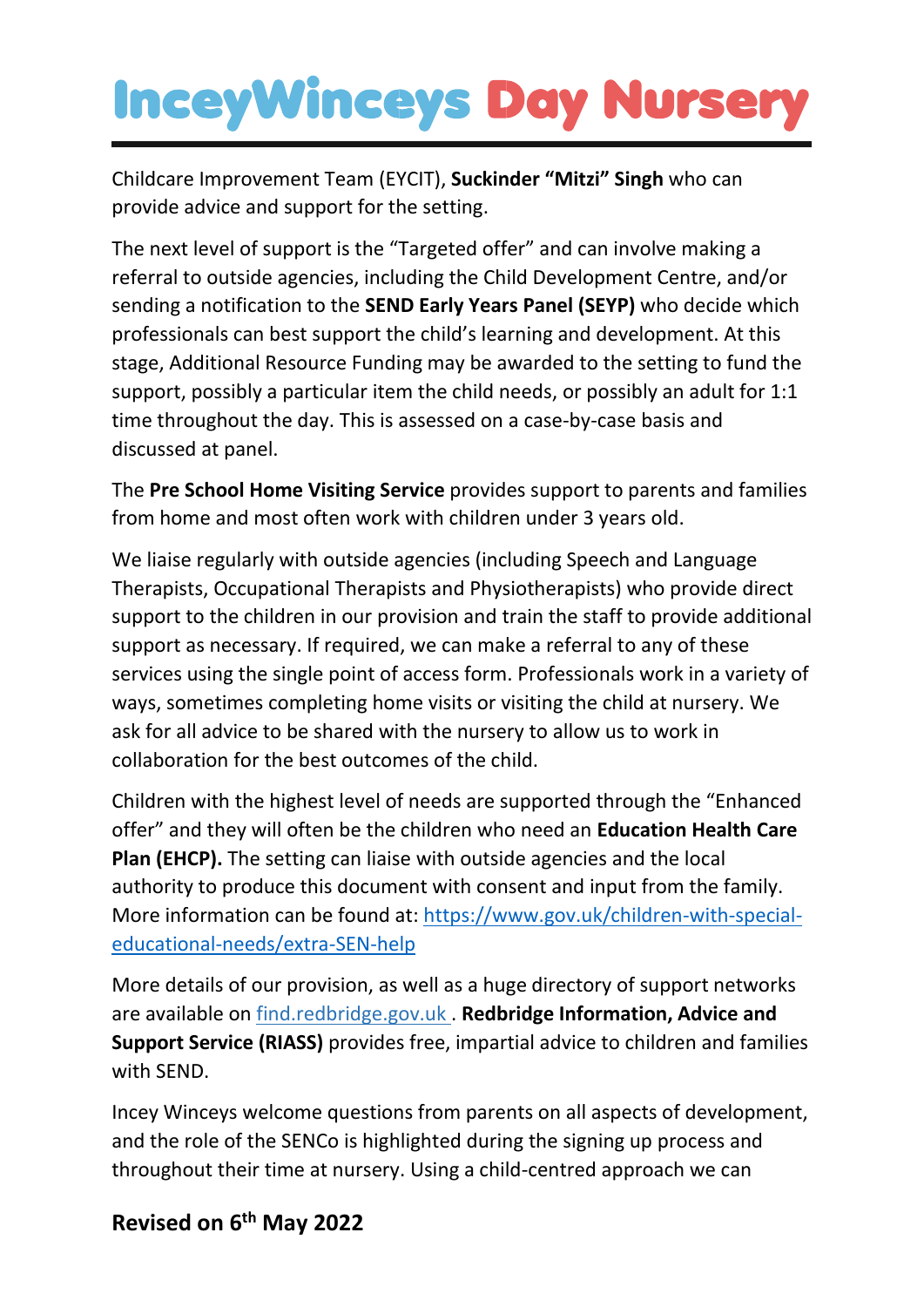support each child fully. As such the SENCo may also advise taking your child to see the GP for health issues, e.g., to arrange a hearing test or allergy test. Every child will receive a 2-year check report between the age of 2-3 years old, and this is to be kept in the child's red book and used in conjunction with their 2 year health check.

#### **Transitioning to School**

Children with SEND often need a longer and more thoroughly planned transition to school. To support this, the SENCos visit the child's home and meet with parents to update the Early Support Plan. The home visit collates everything home and nursery are doing that successfully supports the child and strengthens the partnership between parents and carers which has the best outcome for the child.

#### **Safeguarding Children with SEND**

First and foremost a child with a disability is a child. Every child has a right to be safe and protected from harm. Child protection practices should address the additional actions to be taken for disabled children to access this common human right and it is recognised by Incey Winceys that unfortunately, children with SEND are more likely to suffer abuse than children without SEND.

Children with disabilities will find it easier to communicate given appropriate resources, support, and the presence of someone who knows them well. Where a child is unable to tell someone of the abuse, they may convey anxiety or distress in some way, e.g., behaviour changes or increase in symptoms. Staff will familiarise themselves with the child's method of communication. This is one reason it is imperative all support plans are kept up to date to allow any changes in the child's communication, anxiety, wellbeing, or behaviour to be recognised.

More information can be found in the Safeguarding Policy.

### **Disability Living Allowance (DLA)**

You can apply for DLA if your child has additional needs, they do not need a diagnosis as the eligibility is based on how your child's day to day life is affected. You can access the form online at